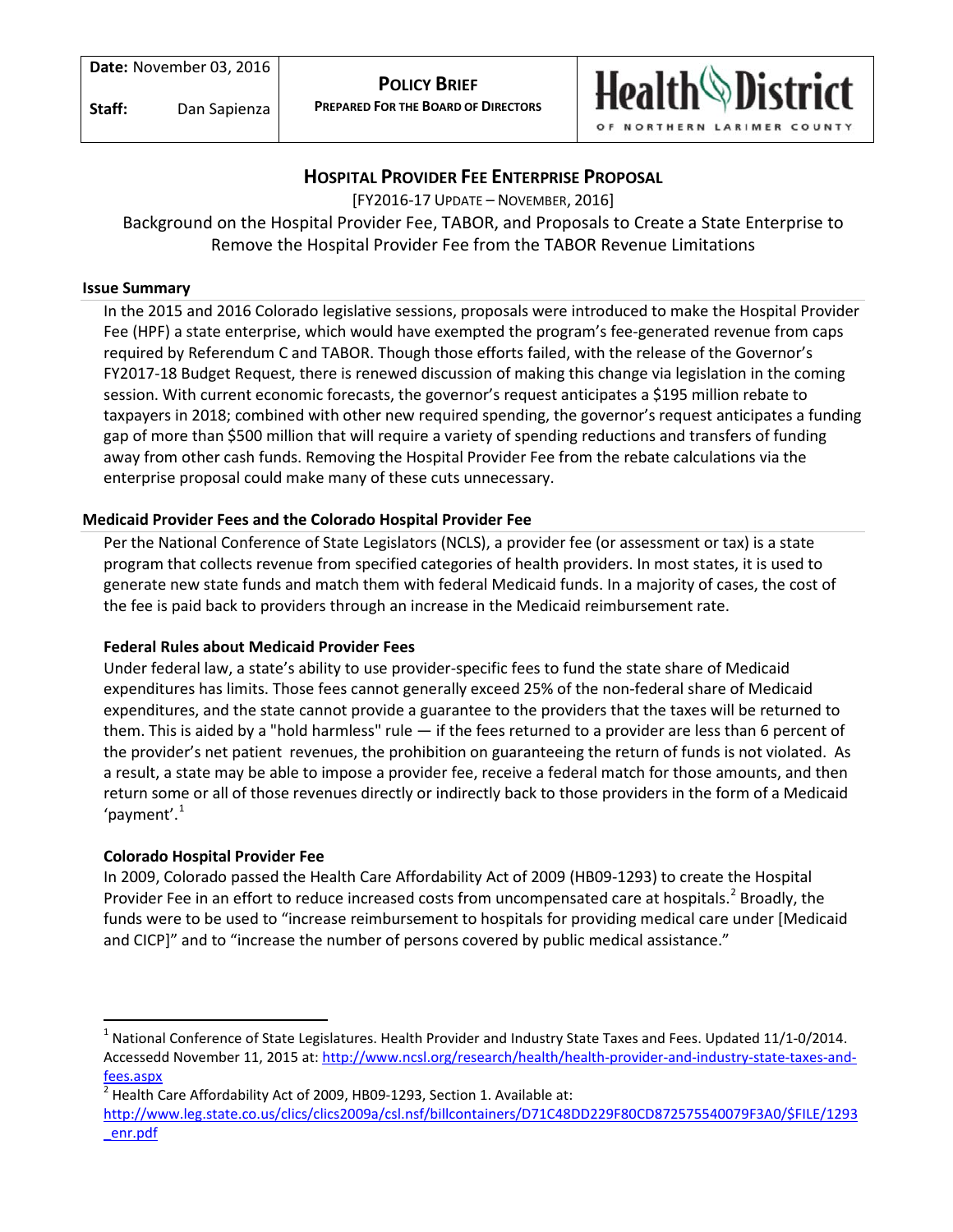| Date: | November 3, 2016 | <b>POLICY BRIEF</b> | Page 2 |
|-------|------------------|---------------------|--------|
|       |                  |                     |        |

After increasing reimbursements to hospitals under Medicaid and CICP, the law allocated new revenue to several expansions of public health programs:

- Expanded eligibility for Medicaid to (subject to federal authorization):
	- Parents of children eligible for medical assistance or CHP+ up to 100% of the federal poverty level;
	- Disabled individuals participating in the Medicaid buy-in program up to 450% of the federal poverty level; and
	- Childless adults or adults without a dependent child in the home up to 100% of the federal poverty level.
- Provided for continuous eligibility in Medicaid for children for 12 months.
- Expanded eligibility for children and pregnant women under CHP+ to up to 250% of the federal poverty level.<sup>[3](#page-1-0)</sup>

Importantly, this law was passed prior to the passage of the Affordable Care Act (ACA), which enabled the state to further expand Medicaid eligibility with other federal funds beginning in 2014. Prior to the ACA, in the fiscal note studying the proposed Health Care Affordability Act of 2009, it was estimated that the program would bring in nearly \$390 million in fees in 2010-2011, with a matching amount of new federal funds.<sup>[4](#page-1-1)</sup> A fiscal note for the 2016 effort to turn the program into a state enterprise estimated that the total fee revenue in FY2017-18 would be more than \$770 million, with a matching amount of federal funds.<sup>[5](#page-1-2)</sup> The rapid growth in Provider Fee revenue is partially an effect of the increased Medicaid enrollment under the ACA: more funded hospital bed days result in more paid hospital fees.

| Table 1. Hospital Provider Fee Revenue Forecast through FY 2017-18 |                                                                 |                                              |  |  |
|--------------------------------------------------------------------|-----------------------------------------------------------------|----------------------------------------------|--|--|
|                                                                    |                                                                 | FY 2014-15* FY 2015-16 FY 2016-17 FY 2017-18 |  |  |
| <b>Hospital Provider Fee Revenue</b>                               | \$528.8 million \$805.5 million \$656.7 million \$772.7 million |                                              |  |  |

Source: Legislative Council Staff Economic and Revenue Forecast, March 2016, and House Bill 16-1405. \*Preliminary and un-audited revenue collections.

# **The Taxpayer's Bill of Rights and Referendum C – Relevant Portions of TABOR spending and revenue caps**

Article X, Section 20 of the Colorado Constitution, better known as the Taxpayer's Bill of Rights (TABOR), was passed in 1992 to install procedural requirements on state finances such as election provisions, as well as spending and revenue limitations on state and local governments. TABOR limits revenue increases at the state level to the increase in population plus inflation.<sup>[6](#page-1-3)</sup> During periods of strong economic growth, the TABOR limit causes regular rebates to taxpayers, such as the \$3.2 billion returned between 1997 and 2001. However, during economic downturns, the TABOR formula caused a ratcheting down of the revenue cap.

<span id="page-1-0"></span><sup>&</sup>lt;sup>3</sup> Health District of Northern Larimer County. HB 1293 Hospital Provider Fee Pro/Con Analysis. March 17, 2009. Accessed November 11, 2015 at:<http://www.healthdistrict.org/sites/default/files/legislative-analyses/hb09-1293.pdf> 4<br><sup>4</sup> Colorado Legislative Council. Fiscal Note for HB09-1293. May 5, 2009. Accessed November 11, 2015 at

<span id="page-1-1"></span>[http://www.leg.state.co.us/clics/clics2009a/csl.nsf/fsbillcont3/D71C48DD229F80CD872575540079F3A0?Open&file=HB](http://www.leg.state.co.us/clics/clics2009a/csl.nsf/fsbillcont3/D71C48DD229F80CD872575540079F3A0?Open&file=HB1293_f1.pdf) [1293\\_f1.pdf](http://www.leg.state.co.us/clics/clics2009a/csl.nsf/fsbillcont3/D71C48DD229F80CD872575540079F3A0?Open&file=HB1293_f1.pdf)

<span id="page-1-2"></span> $^5$  Colorado Legislative Council. Fiscal Note for HB16-1420. May, 10, 2016. Accessed November 3, 2016 at [http://www.leg.state.co.us//clics/clics2016a/csl.nsf/billcontainers/16D59DF343435AA487257F2400641439/\\$FILE/HB1](http://www.leg.state.co.us/clics/clics2016a/csl.nsf/billcontainers/16D59DF343435AA487257F2400641439/$FILE/HB1420_r2.pdf)

<span id="page-1-3"></span><sup>420</sup>\_r2.pdf<br><sup>6</sup> Bell Policy Center, The Road to 2016: More than three decades of constitutional amendments, legislative acts and economics ups and downs. Oct. 20, 2015. Accessed November 11, 2015 at <https://www.bellpolicy.org/sites/default/files/uploadFiles/Roadto2016.pdf>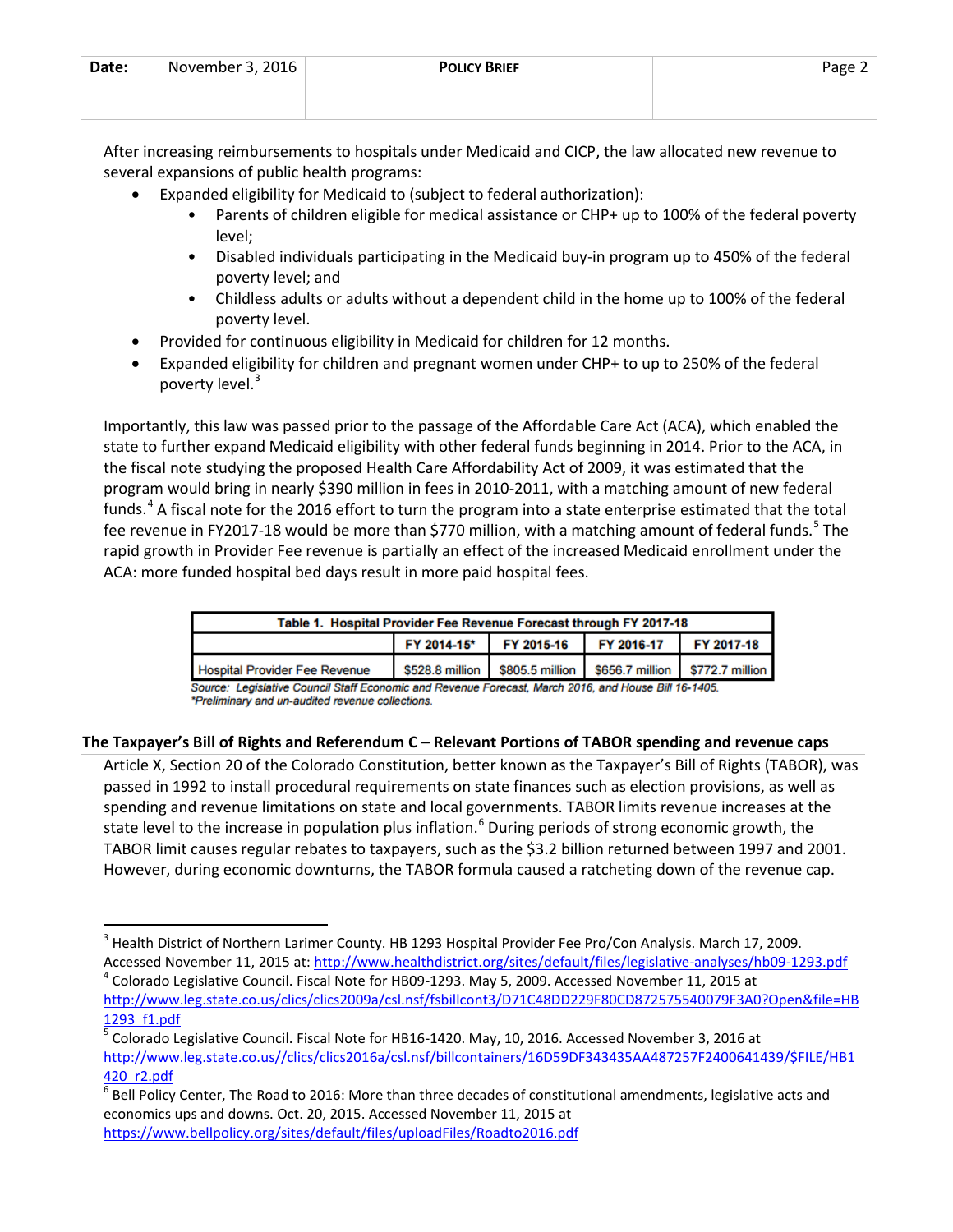| Date: | November 3, 2016 | <b>POLICY BRIEF</b> | Page - |
|-------|------------------|---------------------|--------|
|       |                  |                     |        |

To remedy this ratcheting effect of TABOR, in 2005, voters passed Referendum C, which allowed a five year time-out on TABOR refunds and a subsequent new "excess state revenues cap" that no longer includes a ratchet down effect during downturns. Importantly, however, the revenue cap includes state general fund and cash fund revenue, but not federal funds. However, if the revenue limits are reached, the refunds are funded solely out of the general fund.

**General Fund -** General Funds are those funds the state receives from general tax revenues, such as the state sales and income taxes. The General Fund is like the state's general checking account. It is, in many ways, the least restrictive of the five funds and therefore the most competitive. The fund pays for many state programs and operations.

**Cash Fund -** Cash Funds are funds received from taxes, fees and fines. These are funds earmarked for specific programs and are related to the identified revenue source.

Colorado Fiscal Institute. Colorado Budget Basics [http://www.coloradofiscal.org/wp-content/uploads/2015/01/Colorado-State-Budget-Basics-](http://www.coloradofiscal.org/wp-content/uploads/2015/01/Colorado-State-Budget-Basics-2015.pdf)[2015.pdf](http://www.coloradofiscal.org/wp-content/uploads/2015/01/Colorado-State-Budget-Basics-2015.pdf)

The following chart by the Bell Policy Center demonstrates the breakdowns of General vs Cash Funds and estimated rebates in several fiscal years.<sup>[7](#page-2-0)</sup> Note that this chart was published in mid-October 2015, prior to the revenue estimates that were used in the Governor's FY2016-17 budget request and more than a year before the Governor's FY2017-18 budget.



<span id="page-2-0"></span> $^7$  Bell Policy Center, Projected TABOR Rebates in Eight Charts. October 19, 2015. Accessed November 11, 2015 at <https://www.bellpolicy.org/research/projected-tabor-rebates-eight-charts>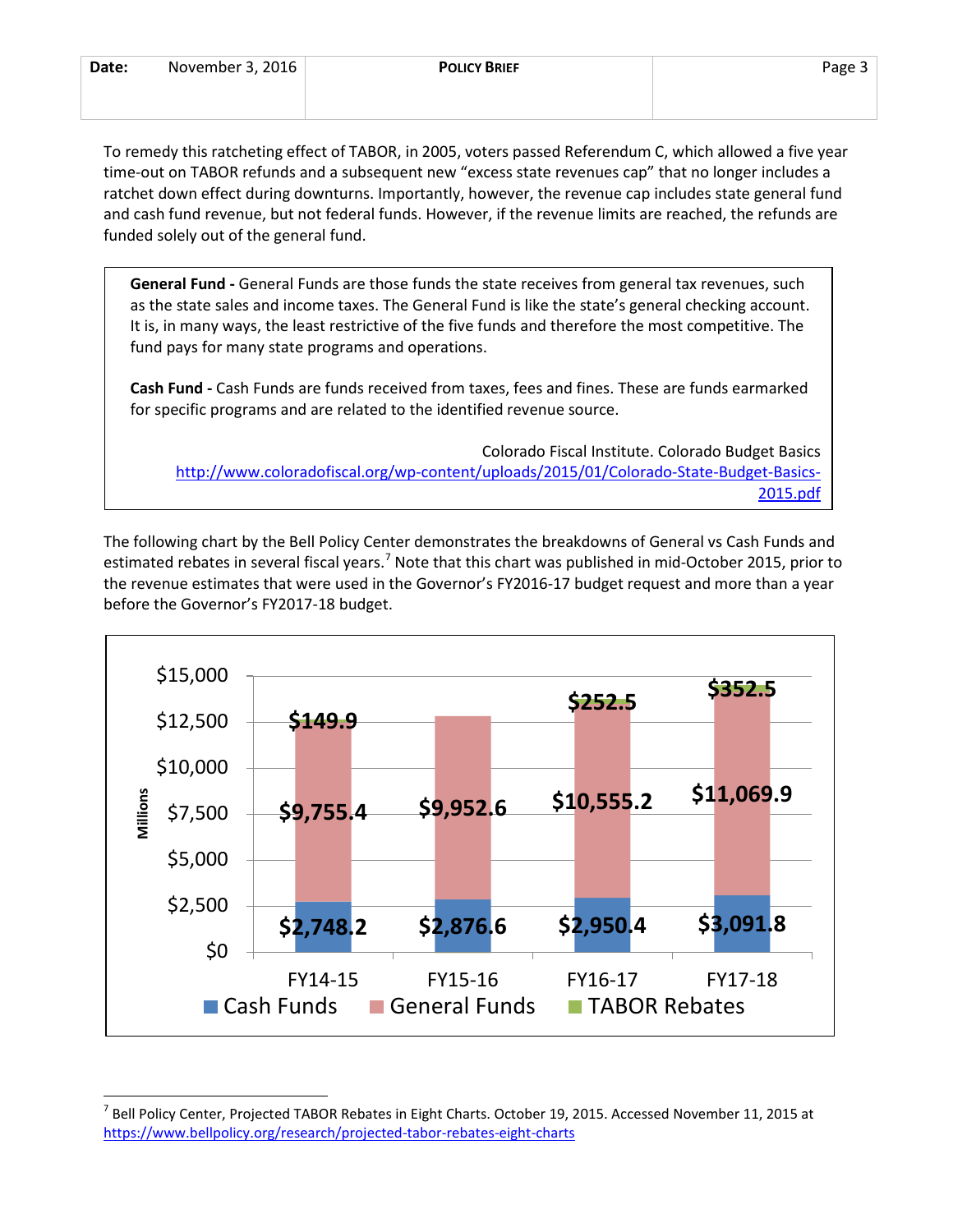| Date: | November 3, 2016 | <b>POLICY BRIEF</b> | Page 4 |
|-------|------------------|---------------------|--------|
|       |                  |                     |        |

The distinction between cash and general funds revenue as applied to potential rebates is especially important with the Hospital Provider Fee, which has grown in recent years to more than \$700 million. This fee is a cash fund, earmarked specifically for the purposes described previously with the Health Care Affordability Act of 2009. However, the TABOR rebates that are required because of the revenue cap being exceeding must compete with other state programs funded out of the General Fund.

In the governor's FY 2017-18 Colorado State budget request, this forced rebate in the general fund will cause the reduction in a number of programs. With only \$426 million in new General Fund revenue available, the state must fund \$731 million in new General Fund expenditures plus \$195 million in rebates (totaling \$926.1 million in required new General Fund Expenditures). <sup>[8](#page-3-0)</sup> To eliminate the impact of this \$195 million TABOR rebate on the General Fund, the FY2017-18 budget request seeks to reduce the amount of revenue that will come into the Hospital Provider Fee by \$195 million (which will lead to a reduction in federal funding of an additional \$195 million).

By reducing the revenue in the Hospital Provider Fee this way, there will be a subsequent reduction in total revenue and a reduction in the required rebate from the General Fund by the same amount. This will reduce the necessary cuts in other General Fund line items that would have been required to fund the rebate.

"Think of a bucket of water, with a spigot at the top. Cash revenues are at the bottom of the bucket, general funds on top of that. When TABOR-eligible cash revenues increase, the water level rises, and pushes general funds out through the spigot in the form of TABOR refunds."

-The Colorado Statesman, May 6, 2015

[9](#page-3-1)

#### **Hospital Provider Fee Enterprise Proposal**

Late in the 2015 legislative session and again in 2016, bills were introduced that would have turned the Hospital Provider Fee into a state enterprise, a designation that would exempt the revenue that flows into it from TABOR and Referendum C revenue limits, allowing the state budget to have more room under the caps before rebates are necessary. HB15-1389 passed the Colorado House on a party-line vote then was postponed indefinitely in the Senate State, Veterans, and Military Affairs Committee. HB16-1420 had a similar fate, ultimately failing in the Senate Finance Committee (though had it received a vote on the floor of the Senate, more than half of all Senators, all Democrats and one Republican, would have likely voted in favor).

#### **TABOR Enterprises**

The importance of an enterprise is that TABOR's provisions apply to government "districts," which specifically does not include "enterprises." The Colorado Supreme Court has looked at the TABOR definition of enterprise and created a four-part test:<sup>[10](#page-3-2)</sup>

- 1) Is the enterprise government owned?
- 2) Is the enterprise a business?
- 3) Does the enterprise have the authority to issue its own revenue bonds?

<span id="page-3-0"></span> <sup>8</sup> Colorado Governor's Office of State Planning and Budgeting (OSPB). Accessed November 3, 2016 at <https://drive.google.com/file/d/0B0TNL0CtD9wXTjBnQzRDd25CZE0>

<span id="page-3-1"></span><sup>9</sup> The Colorado Stateman. Hospital Provider Fee bill dies, but it'll be back. May 6, 2015. Accessed November 11, 2015 at <http://www.coloradostatesman.com/content/995659-hospital-provider-fee-bill-dies-it%3Fll-be-back> <sup>10</sup> Rufien, Paul. Taming TABOR by Working from Within. The Colorado Lawyer, July 2003. 101.

<span id="page-3-2"></span>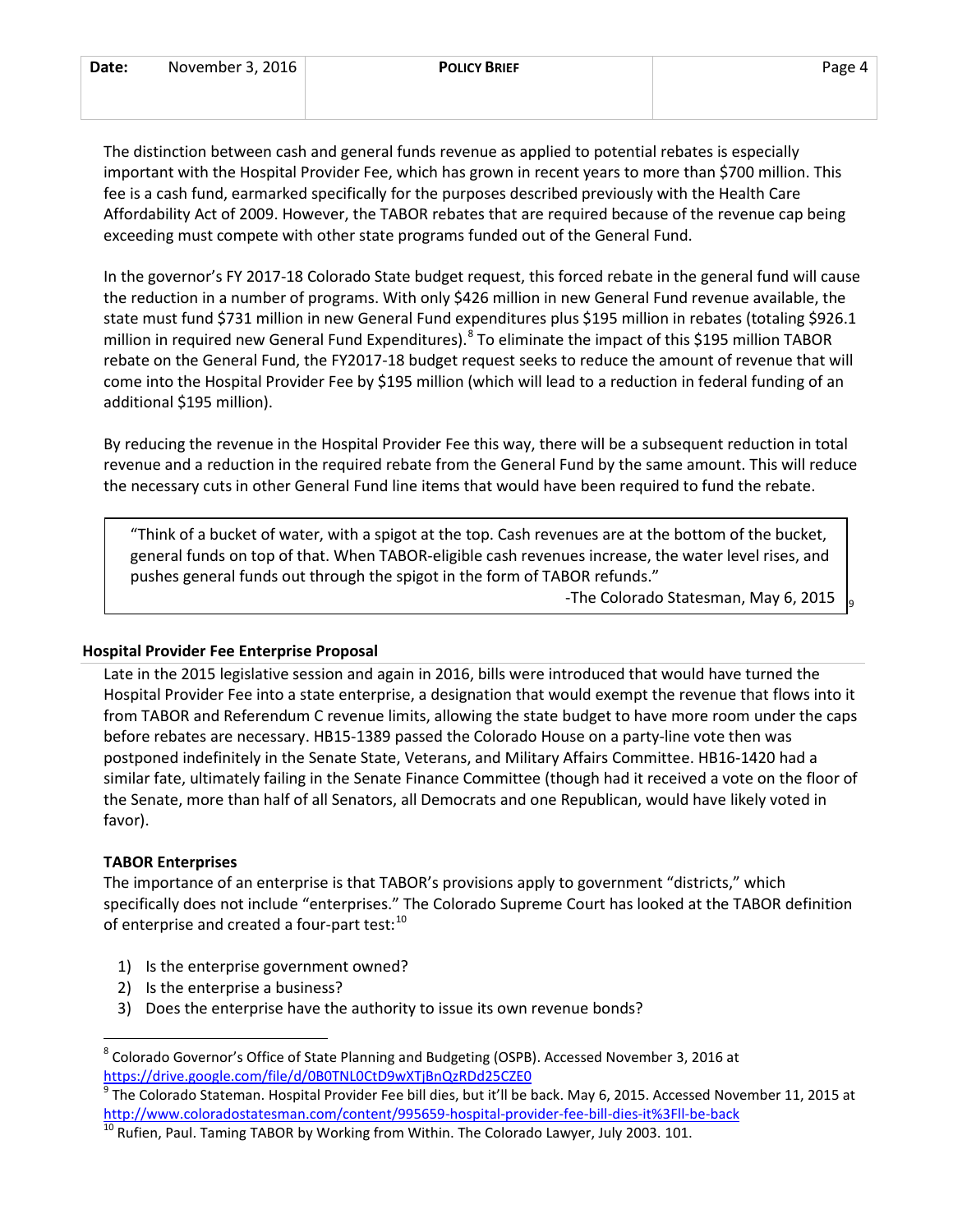4) Does the enterprise receive less than 10 percent of its annual revenue in grants from all Colorado state and local governments combined?

Meeting these requirements, an enterprise does not operate as a separate legal entity: it is an accounting method. Control and operations are still under the control of the government. Examples of other enterprises are universities and colleges, the Colorado Lottery, Parks and Wildlife, and the Colorado Bridge Enterprise. Generally, these entities exist to collect a fee and to then provide a service to payers of the fee.<sup>[11](#page-4-0)</sup> Their existence as an enterprise allows their revenue to not be accounted for with other state revenue.

### **Hospital Provider Fee Enterprise**

The proposal to make the Hospital Provider Fee (HPF) an enterprise under TABOR is strongly supported by a variety of groups, most vocally the Colorado Hospital Association, which argues that its members will face significant cuts under the governor's budget balancing proposals. In FY2017-18 alone, the governor proposes reducing HPF revenues by \$195 million, which in turn eliminates \$195 million in federal matching funds, for a nearly \$400 million total impact.

Moving the HPF to an enterprise would exempt more than \$700 million in fee revenue from the TABOR and Referendum C revenue caps. This would eliminate the estimated \$195 million in rebates, allowing many other proposed cuts and transfers to be reduced or eliminated, without also reducing the HPF funding.



<span id="page-4-0"></span> $11$  Rufien, 2003.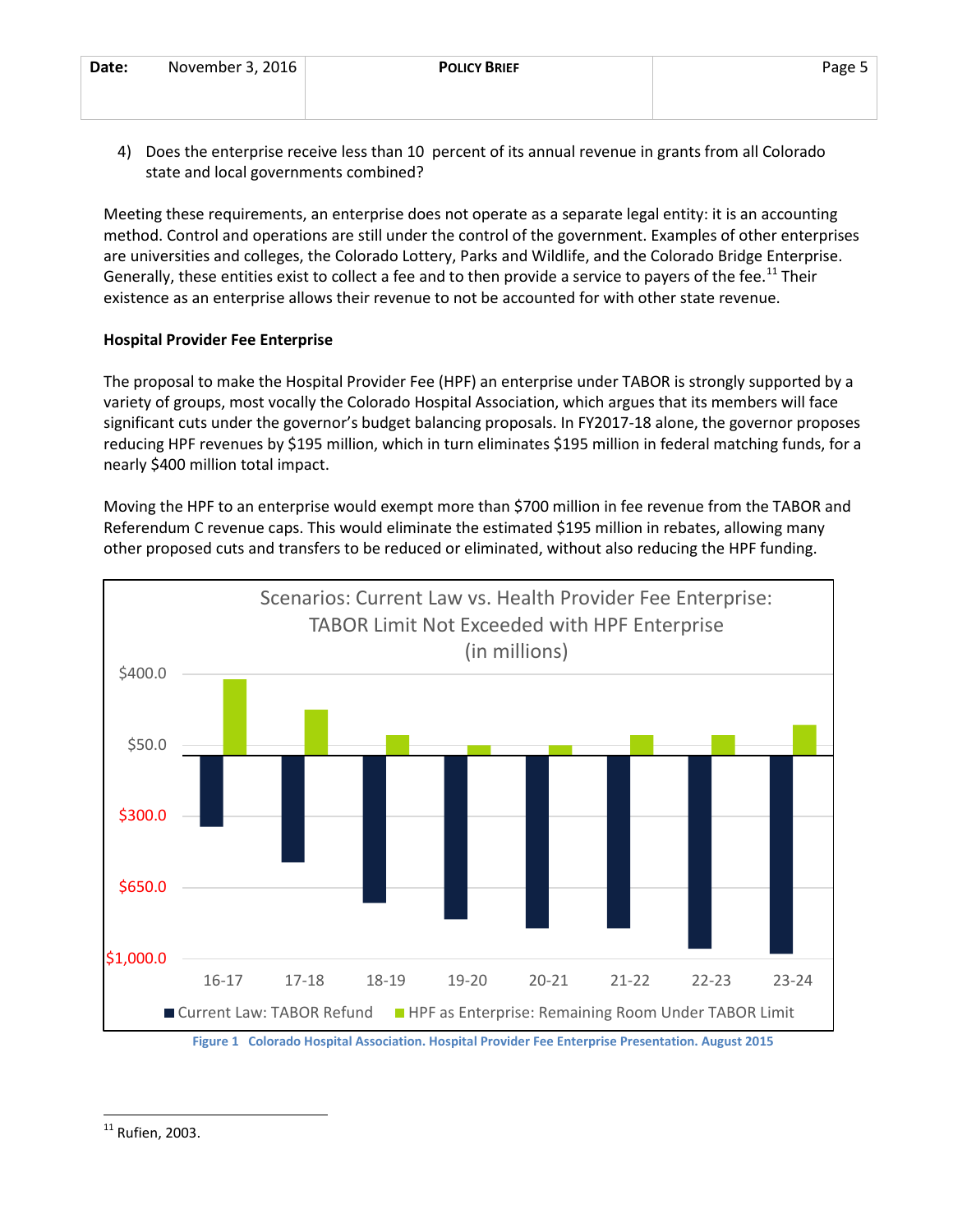| Date: | November 3, 2016 | <b>POLICY BRIEF</b> | Page 6 |
|-------|------------------|---------------------|--------|
|       |                  |                     |        |
|       |                  |                     |        |

Proponents of this approach argue that it meets the requirements under TABOR to be an enterprise. As noted previously, the courts have created a four-part test to determine whether a program is an enterprise. Using the language in the 2016 bill, the HPF might meet this test in the following ways:

- 1) *Is the enterprise government owned?* The HPF enterprise would operate under the Department of Health Care Policy and Financing. The existing oversight and advisory board would be abolished and a new enterprise board would be created within HCPF.
- 2) *Is the enterprise a business?* The opening of HB16-1420 discusses the nature of the business service that the state department provides to hospitals. Essentially, that service would be charging a fee and providing the service of collecting funds from the federal government to improve reimbursement to the hospitals that pay the fee in order to cover more of the cost of providing health care for those with public health insurance.
- 3) *Does the enterprise have the authority to issue its own revenue bonds?* HB16-1420 would have explicitly granted this authority to the new enterprise.
- 4) *Does the enterprise receive less than 10 percent of its annual revenue in grants from all Colorado state and local governments combined?* The HPF enterprise would be funded only by the fee and federal funds, so this requirement would likely be met.

# **TABOR Base and the HPF Enterprise**

Under TABOR, "when an existing entity becomes an enterprise, its revenue is exempted from the state TABOR limit, and a corresponding downward adjustment is made to the level at which the TABOR limit is set. This adjustment is not required when a new enterprise is created."<sup>[12](#page-5-0)</sup> In the text of TABOR, this is referred to as changing the "district bases and future year limits."

When the Health Care Affordability Act of 2009 created the Hospital Enterprise Fee, it could have made it an enterprise and exempted it from TABOR. Changing it to an enterprise later may require consideration of whether the TABOR and Referendum C limits should be lowered to account for the change. Instead, HB16- 1420 would not have converted the existing HPF to an enterprise, but would have terminated the authority of HCPF to charge the fee and then created a new enterprise to charge the fee.<sup>[13](#page-5-1)</sup> The text of HB16-1420 stated that this did not require adjustment of the fiscal year limit.

# **Reasons to Support the creation of an HPF Enterprise**

- The revenue from the HPF helps to maintain existing health provider reimbursement and helps to assure funding to cover the costs of Coloradoans that are covered by public health programs by legally drawing down federal dollars. The enterprise proposal would prevent the annual capping of this fund to reduce rebates that must be paid out of the general fund, and thus prevent cuts of \$195 million to health care providers.
- This move would create room under the TABOR and Referendum C revenue limits to increase spending on programs as the economy continues to improve. Without the change, rebates will be required this year and into the future.
- Many of the FY2017-18 cuts and transfers proposed by the governor could be eliminated or dramatically reduced with this change.

<span id="page-5-0"></span><sup>&</sup>lt;sup>12</sup> Colorado Legislative Council. Fiscal Note for HB15-1389. April 30, 2015. Accessed November 11, 2015 at [http://www.leg.state.co.us/clics/clics2015a/csl.nsf/billcontainers/DFC28E4AB6E817CD87257DA200616DFB/\\$FILE/HB13](http://www.leg.state.co.us/clics/clics2015a/csl.nsf/billcontainers/DFC28E4AB6E817CD87257DA200616DFB/$FILE/HB1389_00.pdf) [89\\_00.pdf](http://www.leg.state.co.us/clics/clics2015a/csl.nsf/billcontainers/DFC28E4AB6E817CD87257DA200616DFB/$FILE/HB1389_00.pdf)

<span id="page-5-1"></span><sup>&</sup>lt;sup>13</sup> HB16-1420, p8 Line 2